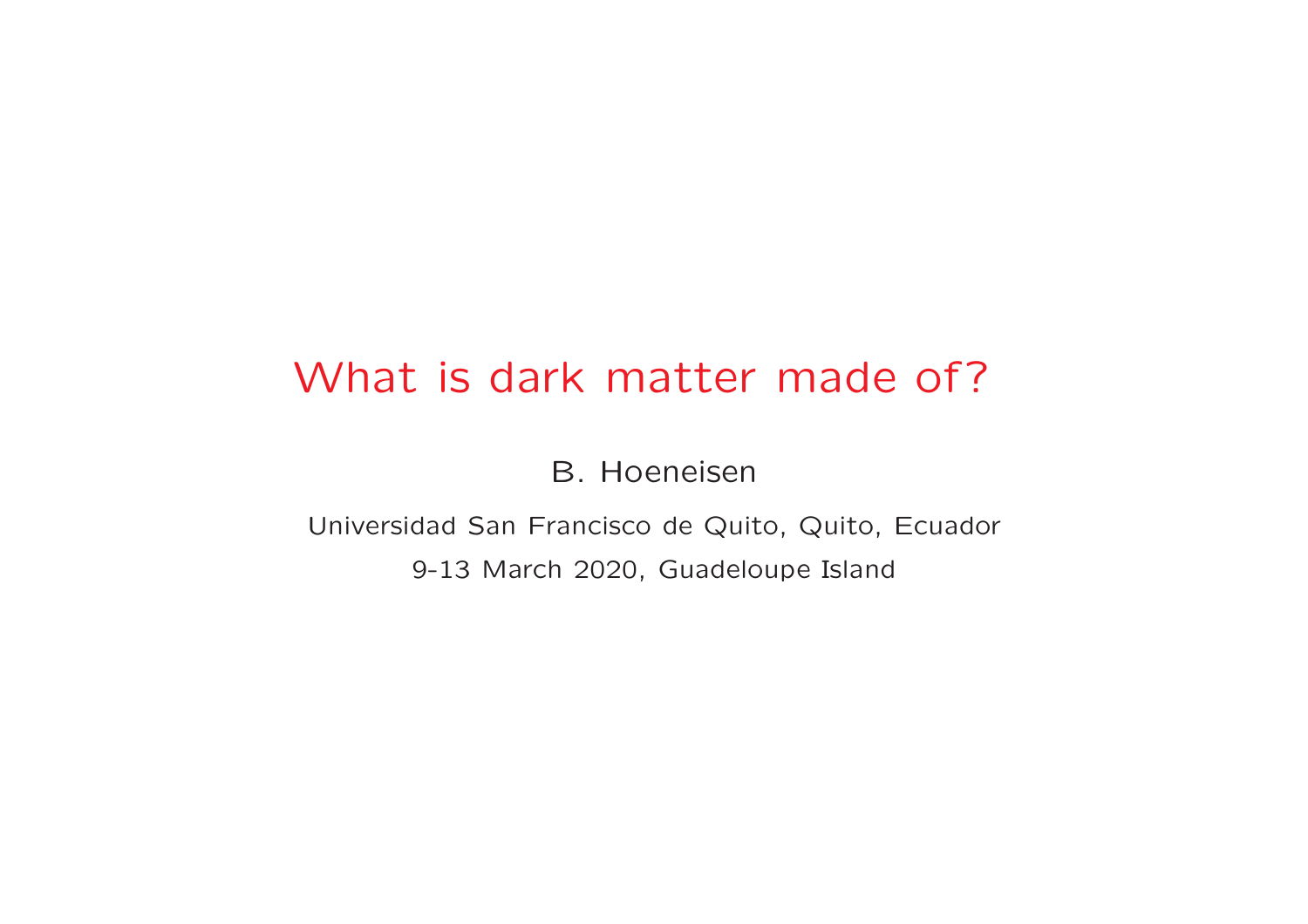#### 1. Motivation

Non-relativistic dark matter, when density perturbations are still relatively small:

$$
v_{\text{hrms}}(a) = \frac{v_{\text{hrms}}(1)}{a}, \qquad \rho_h(a) = \frac{\rho_h(0)}{a^3}, \qquad \frac{v_{\text{hrms}}(a)}{\rho_h(a)^{1/3}} = \text{constant}
$$

Consider free observer in density peak.

 $v_{h\mathsf{rms}}(1)$  can be measured with spiral galaxy rotation curves:

$$
\frac{v_{h\text{rms}}(a)}{[\rho_h(a)]^{1/3}} = \frac{v_{h\text{rms}}(1)}{[\Omega_c \rho_{\text{crit}}]^{1/3}} = \frac{\sqrt{3} \langle v_h^2 \rangle^{1/2}}{[\rho_h(r \to 0)]^{1/3}}
$$

We predict that  $v_{h \mathsf{rms}}(1)$  is of cosmological origin, and is the same for all steady-state, relaxed, spiral galaxies.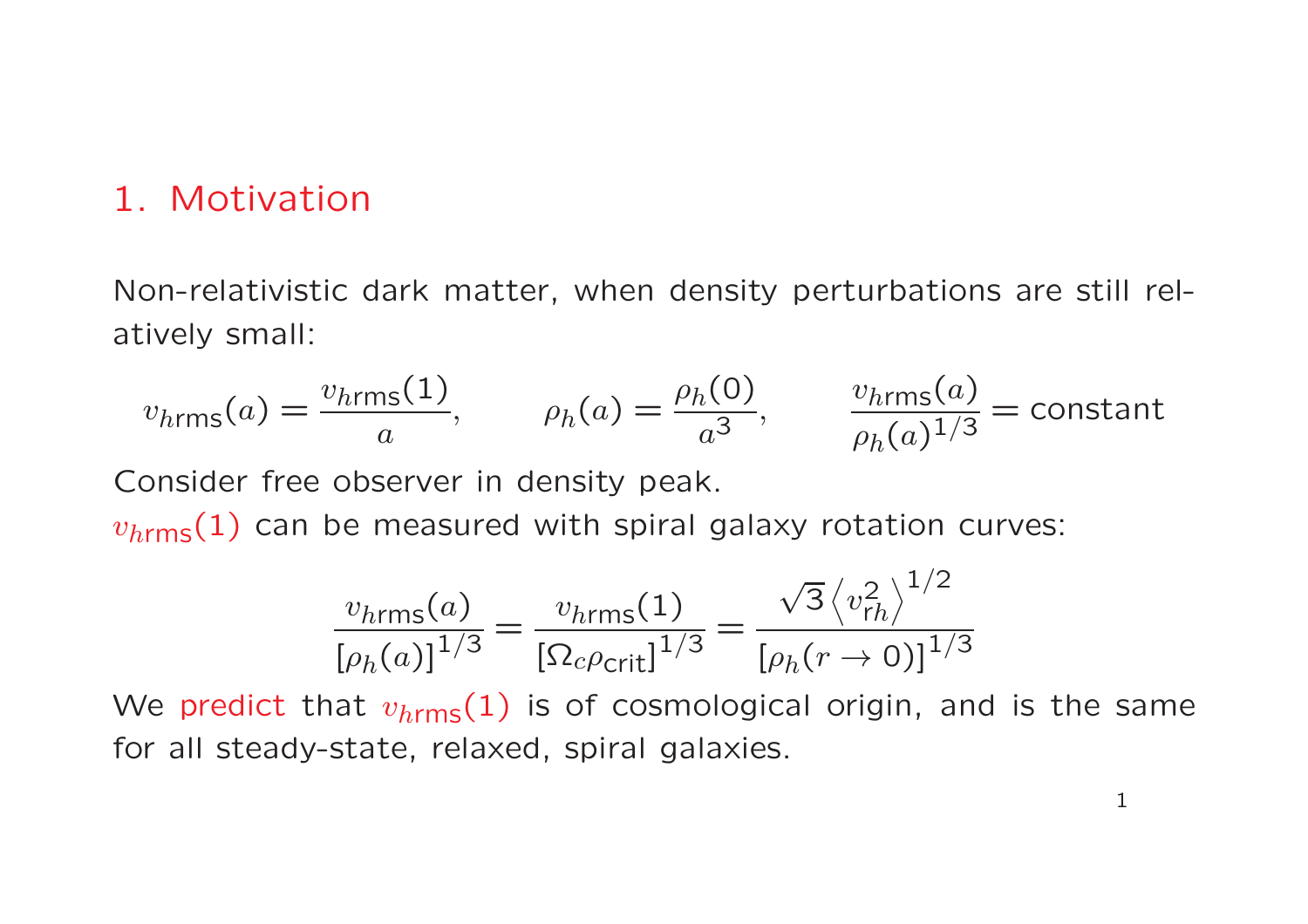#### 2. Validation: Spiral galaxy adiabatic invariant



Left: Observed rotation curve  $v_{\rm tot}(r)$  (dots) and the baryon contribution  $v_b(r)$ (triangles) of galaxy DDO161 (SPARC data). The solid lines are obtained by numerical integration. Right: Mass densities of baryons and of dark matter.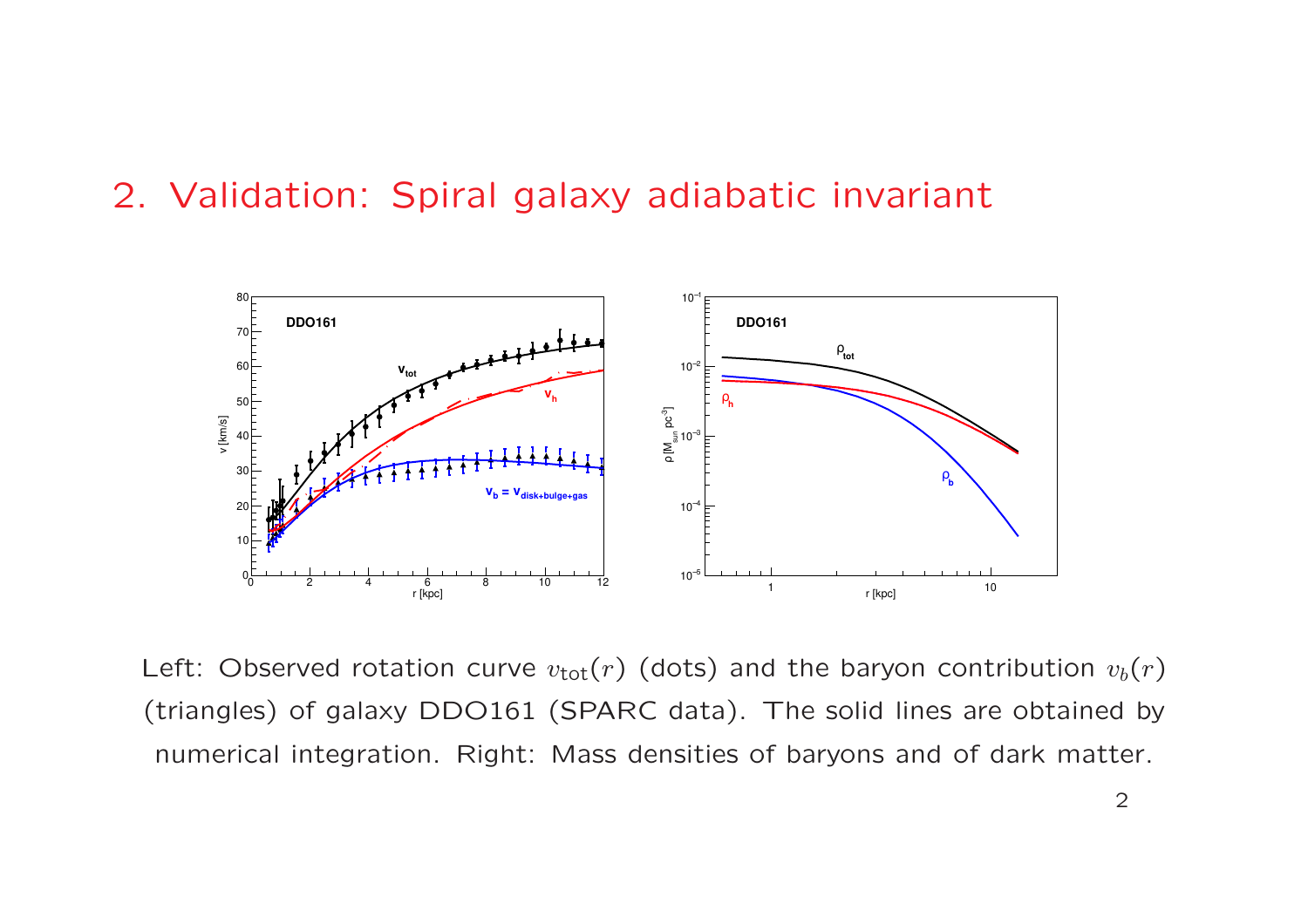

Distribution of the adiabatic invariant  $v_{\text{hrms}}(1)$  corresponding to fits with large  $m_h$ , i.e. negative chemical potential. SPARC data.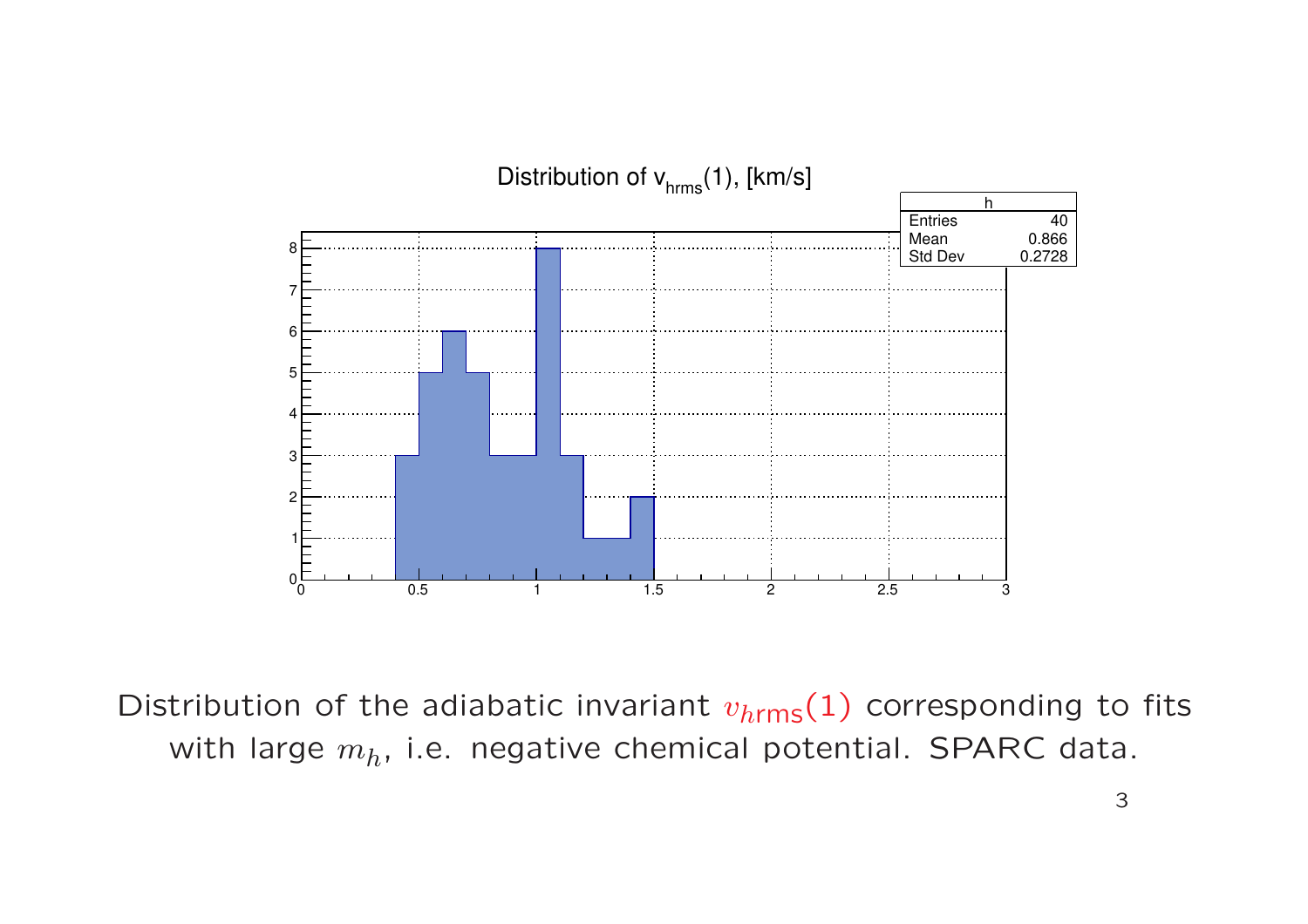Mean and standard deviation of  $v_{h \mathrm{rms}}(1)$  for several galaxy selections. The galaxy classes are  $5 =$  Sc,  $6 =$  Scd,  $7 =$  Sd,  $9 =$  Sm,  $10 =$  Im. SPARC data.

| Galaxy selection                                 | N  | Mean $v_{hrms}(1)$      | Std. dev. |
|--------------------------------------------------|----|-------------------------|-----------|
|                                                  |    | $\left[\rm km/s\right]$ | [km/s]    |
| All                                              | 40 | 0.866                   | 0.273     |
| $L_{3.6} < 1 \times 10^{9} L_{\odot}$            | 11 | 0.838                   | 0.297     |
| $L_{3.6} > 4 \times 10^9 L_{\odot}$              | 11 | 1.036                   | 0.192     |
| $M_{HI} < 1 \times 10^9 M_{\odot}$               | 17 | 0.714                   | 0.239     |
| $\langle v_{rh}^2 \rangle^{1/2}$ < 50 km/s       | 17 | 0.786                   | 0.259     |
| $\langle v_{rh}^2 \rangle^{1/2}$ > 60 km/s       | 16 | 0.969                   | 0.227     |
| de Vaucouleurs class 5, 6 or 7                   | 15 | 0.820                   | 0.277     |
| de Vaucouleurs class 9 or 10                     | 18 | 0.869                   | 0.258     |
| SBdisk $< 100 \times 10^9 L_{\odot}/\text{pc}^2$ | 10 | 0.843                   | 0.174     |
| $\rho_h(0) > \rho_b(0)$                          | 37 | 0.842                   | 0.255     |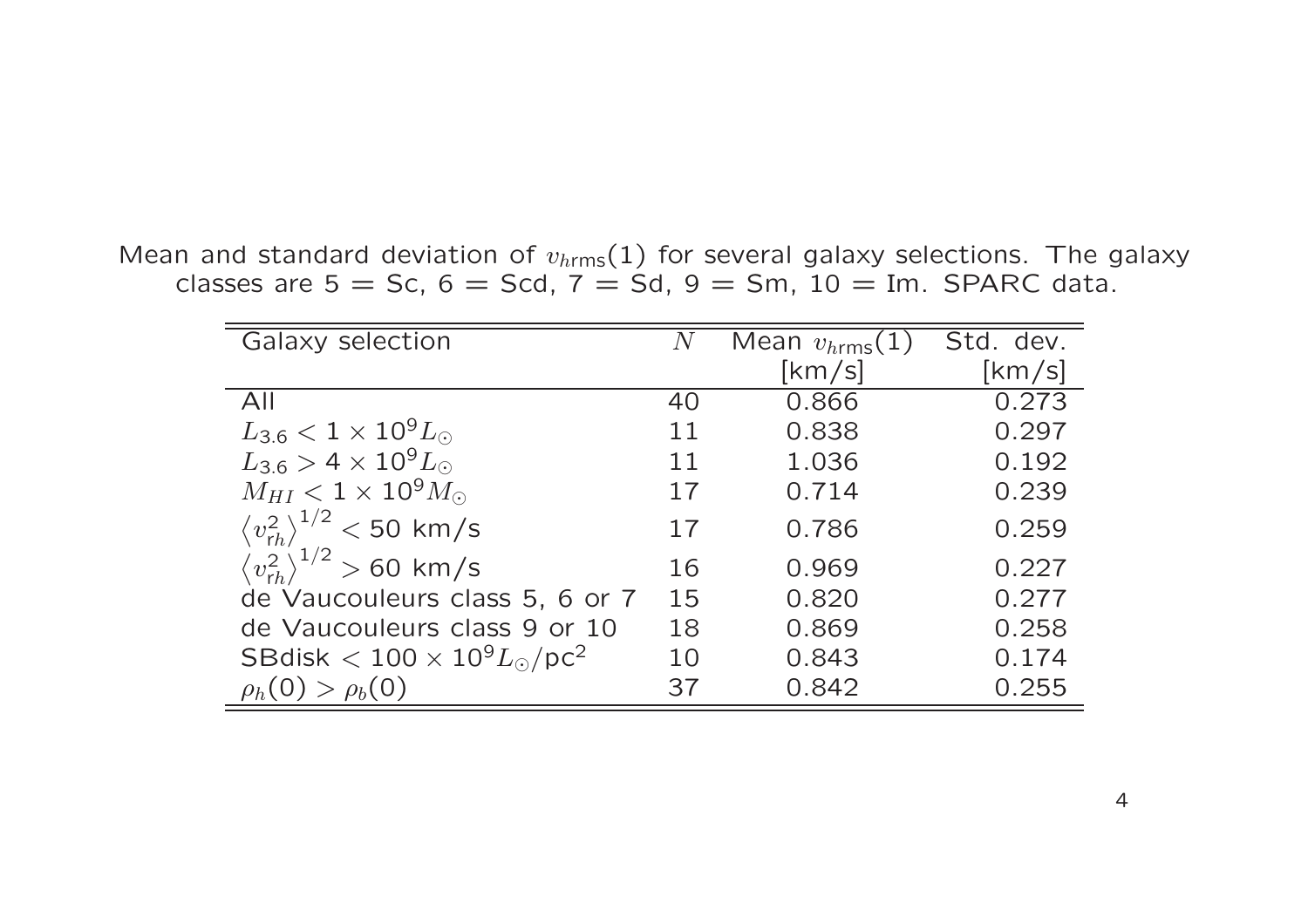

Distribution of the adiabatic invariant  $v_{hrms}(1)$  assuming dark matter has zero chemical potential. SPARC data.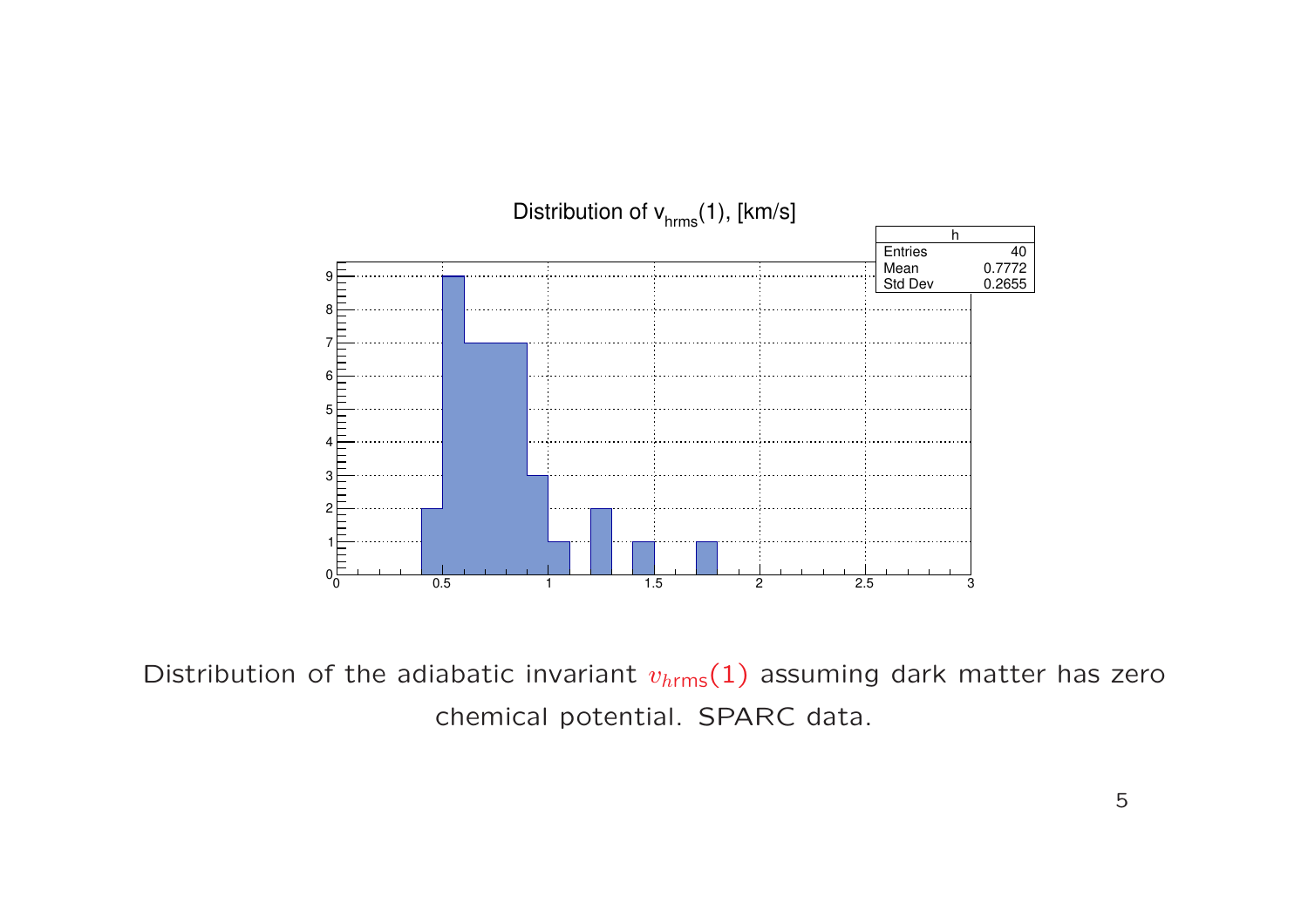## Conclusion:

The small relative standard deviation of  $v_{h \rm rms}(1)$  is noteworthy given that the galaxies in this sample have luminosities, central densities, and central surface brightnesses that span three orders of magnitude.

We conclude that  $v_{h \rm rms}(1)$  is of cosmological origin.

The adiabatic invariant  $v_{h \rm rms}(1)$  determines the ratio of dark matter temperature-to-mass.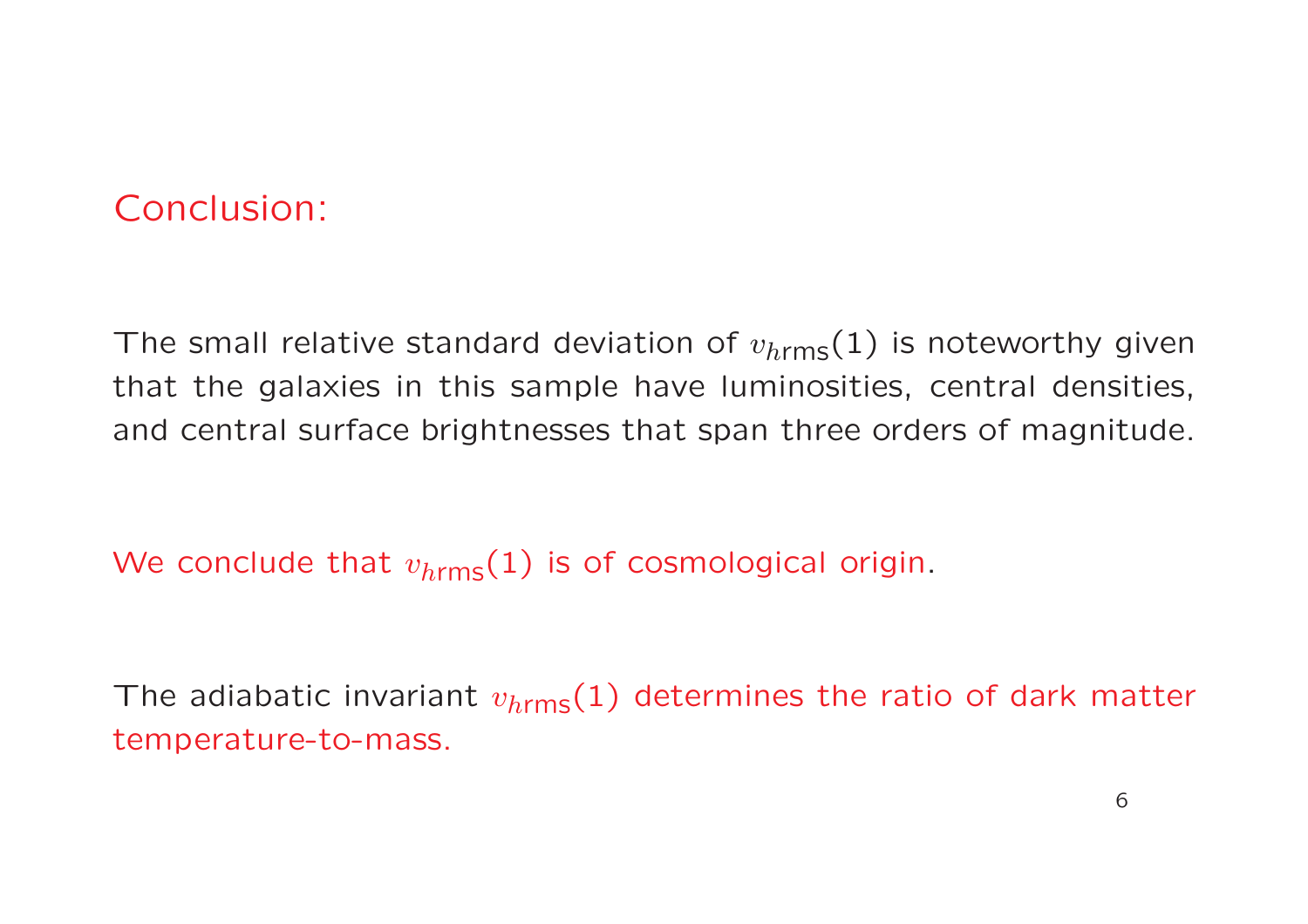## 3. Warm dark matter free-streaming, cut-off wavenumber  $k_{\mathsf{fs}},$  and transition mass  $M_{\mathsf{fs}}$

- Free-streaming of warm dark matter suppresses the power spectrum of linear density perturbations  $P(k)$  for wavenumbers  $k>k_{\mathsf{fs}}.$
- The expansion parameter at which dark matter becomes non-relativistic is  $a'_{h{\rm NR}}\equiv v_{h{\rm rms}}(1)/c.$
- The free-streaming smoothing length is  $2\sigma(d_{fs}) = \lambda_{fs}/2 = \pi/k_{fs}$ .
- The transition mass is  $M_{\text{fs}} = 4\pi R^3 \Omega_m \rho_{\text{crit}}/3$ , with  $R = 1.555/k_{\text{fs}}$ .
- $\bullet$   $\sigma(d_{\mathsf{fs}})$  is a function of  $a'_{h\mathsf{NR}}$ , so measuring any of these quantities obtains all the others.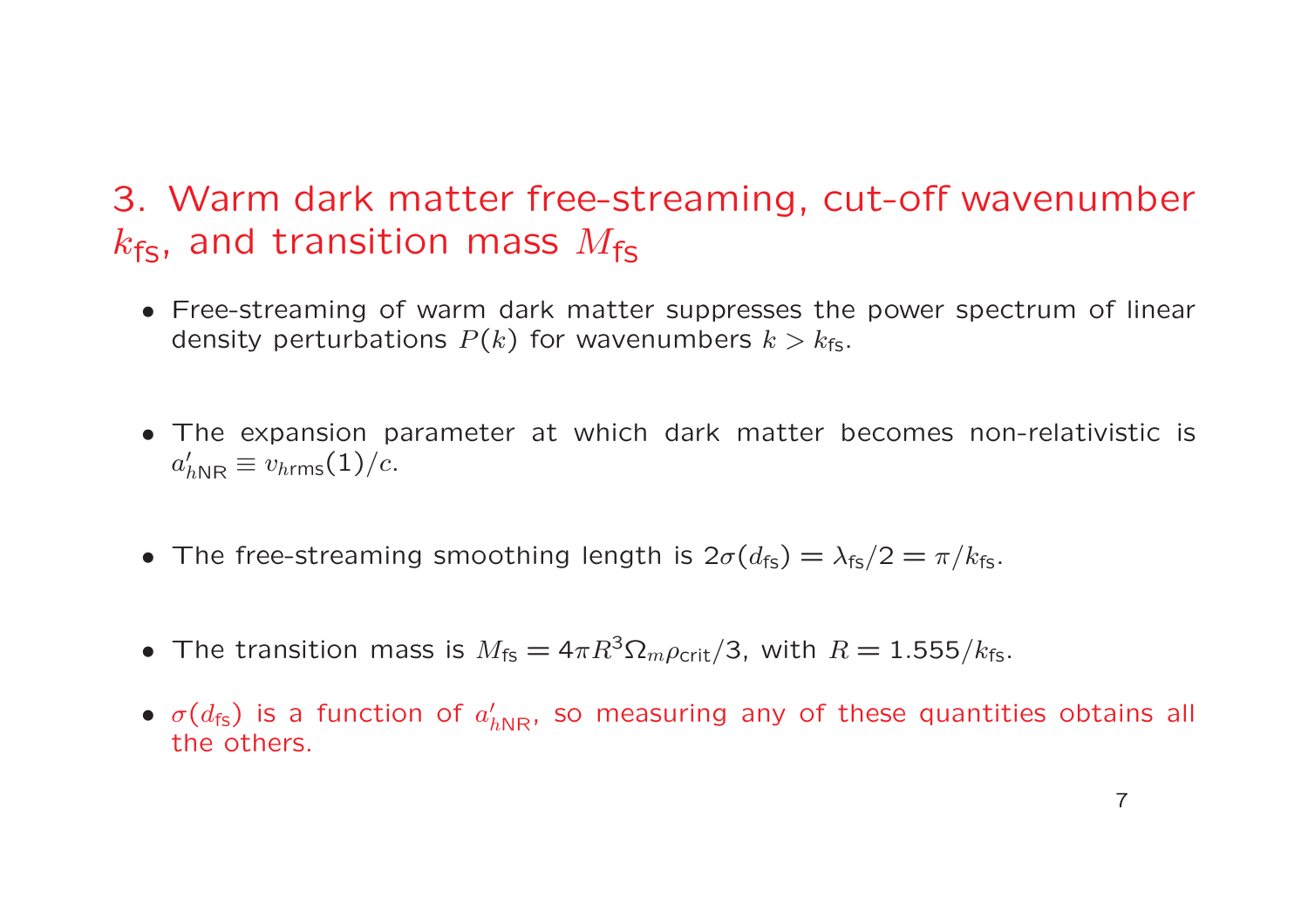•  $v_{\text{hrms}}(1) = 0.76 \pm 0.20$  [km/s], after DM rotation correction.

• 
$$
a'_{h\rm NR} = (2.54 \pm 0.97) \times 10^{-6}
$$
.

- Free streaming smoothing length:  $\pi/k_{\text{fs}} = 4.0 \pm 1.5$  Mpc (for the fermion case).
- Warm dark matter cut-off wavenumber  $k_{fs} = 0.80^{+0.42}_{-0.24}$  Mpc<sup>-1</sup>.
- Warm dark matter transition mass  $M_{fs} = 10^{12.08 \pm 0.50} M_{\odot}$ , corresponding to  $R = 2.0 \pm 0.8$  Mpc.  $M_{fs}$  is approximately equal to the Milky Way mass, and hence addresses the "small scale crisis".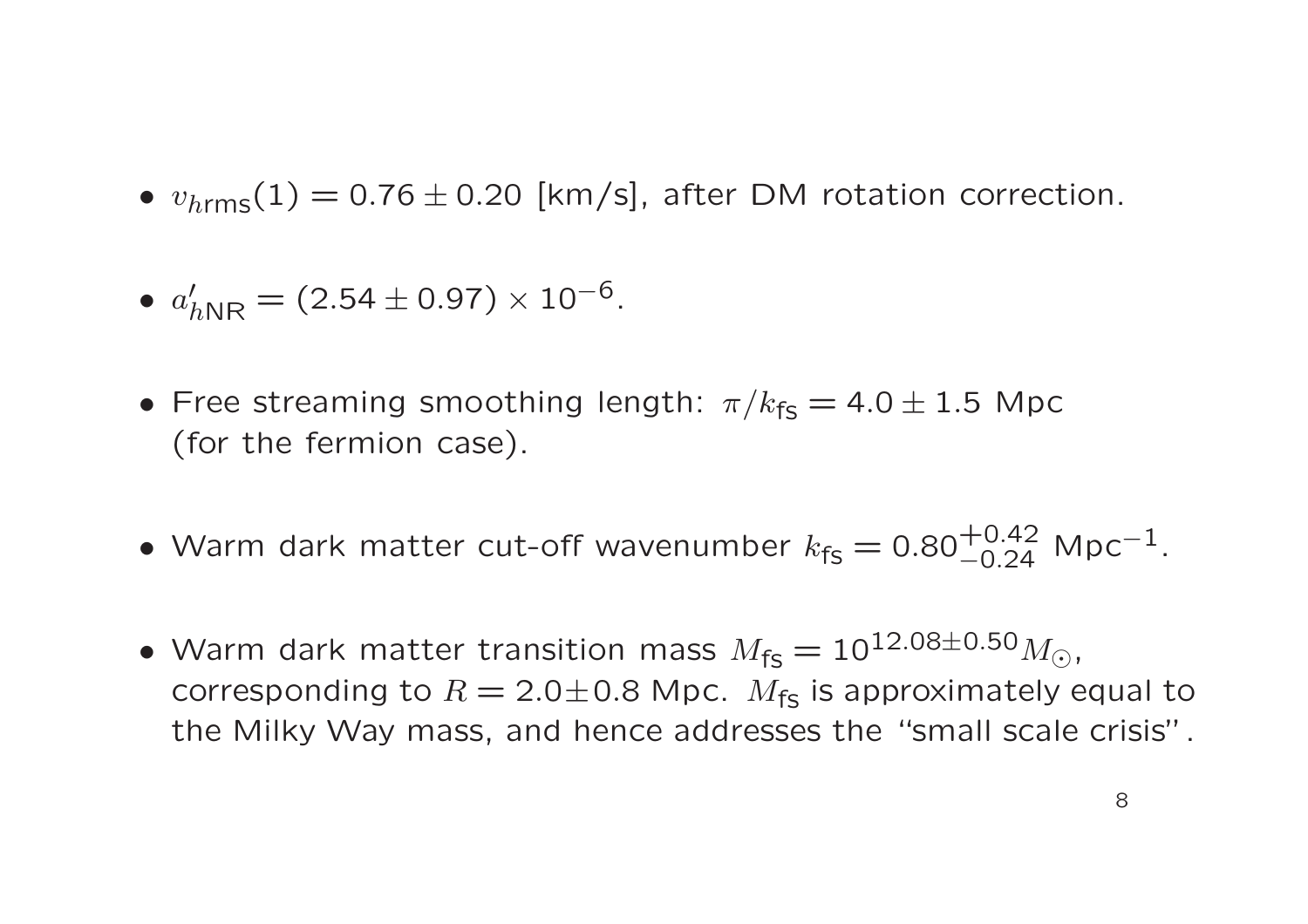# Limits from the Lyman- $\alpha$  forest

Several analysis of the Lyman- $\alpha$  forest, and of gravitational lensing, of light from distant quasars, have set lower limits on the thermal relic mass, typically in the range 2000 eV to 4000 eV. Such thermal relics are assumed to self-annihilate and freeze-out to obtain the present mean dark matter density of the universe. These limits are equivalent to setting lower limits on  $k_{\mathsf{fs}}$  in the range 10 Mpc $^{-1}$  to 21 Mpc $^{-1}$ , with a sensitivity starting at  $k\approx$  0.2 Mpc $^{-1}$ , in disagreement with our measurement  $k_{\mathsf{fs}} = \text{0.80}^{+\text{0.42}}_{-\text{0.24}}$  Mpc $^{-1}$ .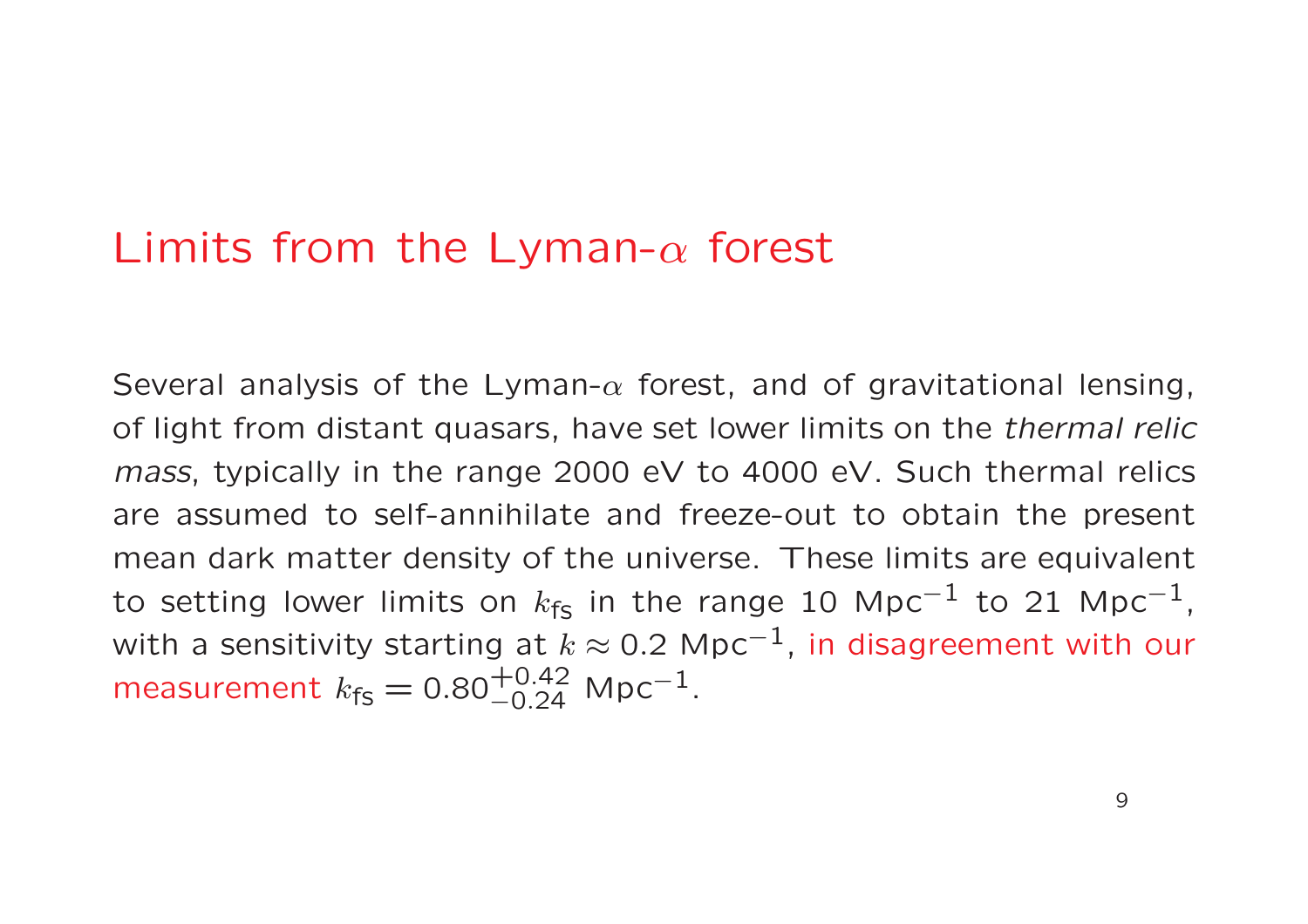

 $(x, y)$  distribution of galaxies in a slice of thickness 40 Mpc for the simulation with redshift  $z = 0.5$ , size  $L = 500$  Mpc, and  $k_{fs} = 0.466$  Mpc<sup>-1</sup>, corresponding to  $m_h = 48$  eV,  $N_f = 2$ , and  $M_{fs} = 6.1 \times 10^{12} M_{\odot}$ . The filled circles are galaxies with  $k < k_{fs}$ , while triangles are smaller stripped down galaxies with  $k > k_{fs}$ .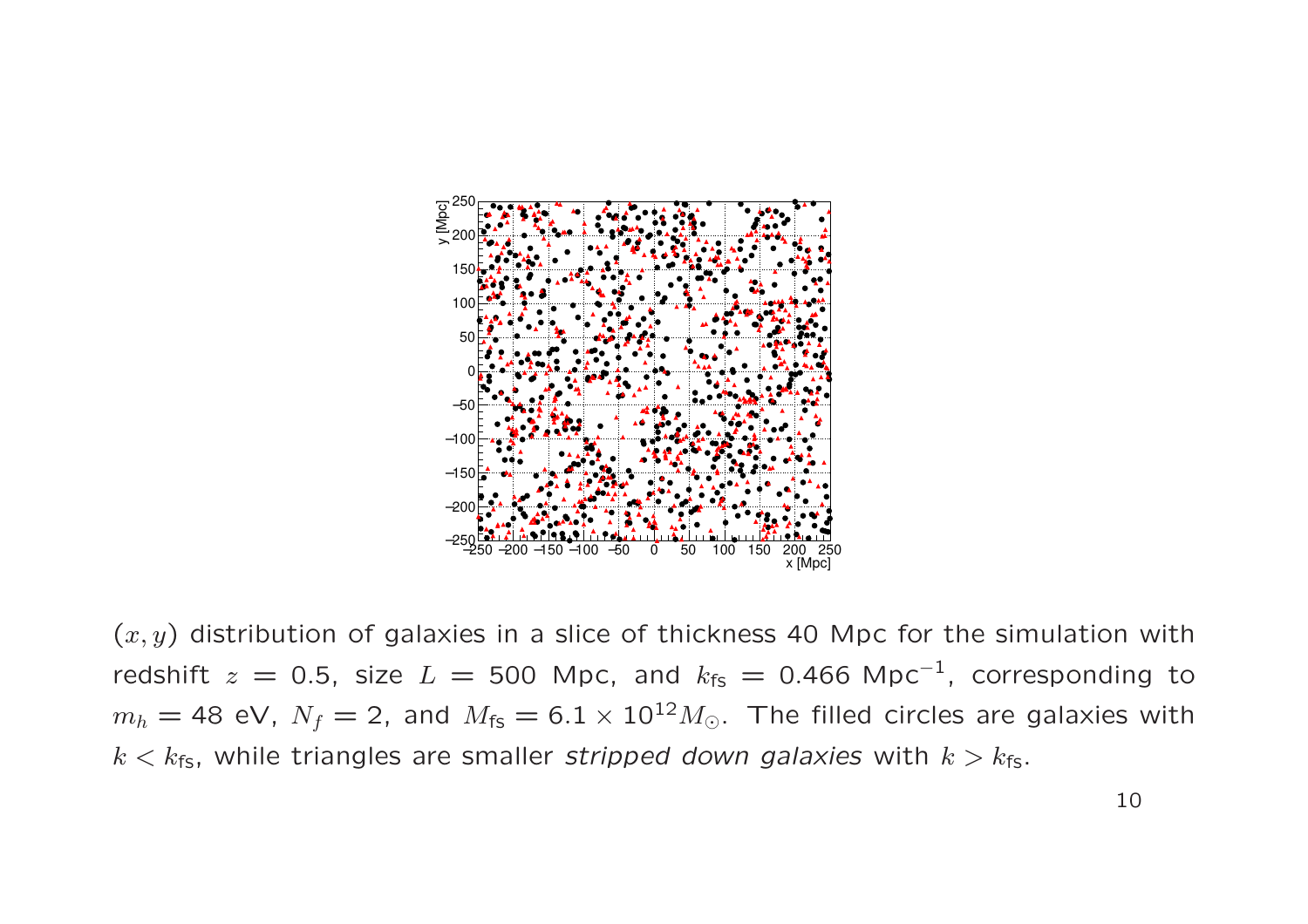## 4. Dark matter with zero chemical potential

The adiabatic invariant  $v_{h \rm rms}(1)$  obtains the ratio of dark matter temperature  $T(a)$  to mass  $M_h.$  To obtain  $T(a)$  and  $M_h$  separately, we need one more constraint.

It turns out that, if we assume that dark matter has zero chemical potential, and decouples (from the Standard Model sector, and from self-annihilation) while still ultra-relativistic, then dark matter is also in thermal equilibrium with the Standard Model sector in the early universe *with the measured values of*  $\,v_{h\rm rms}(1)$  and  $T_{\rm 0}$ !!!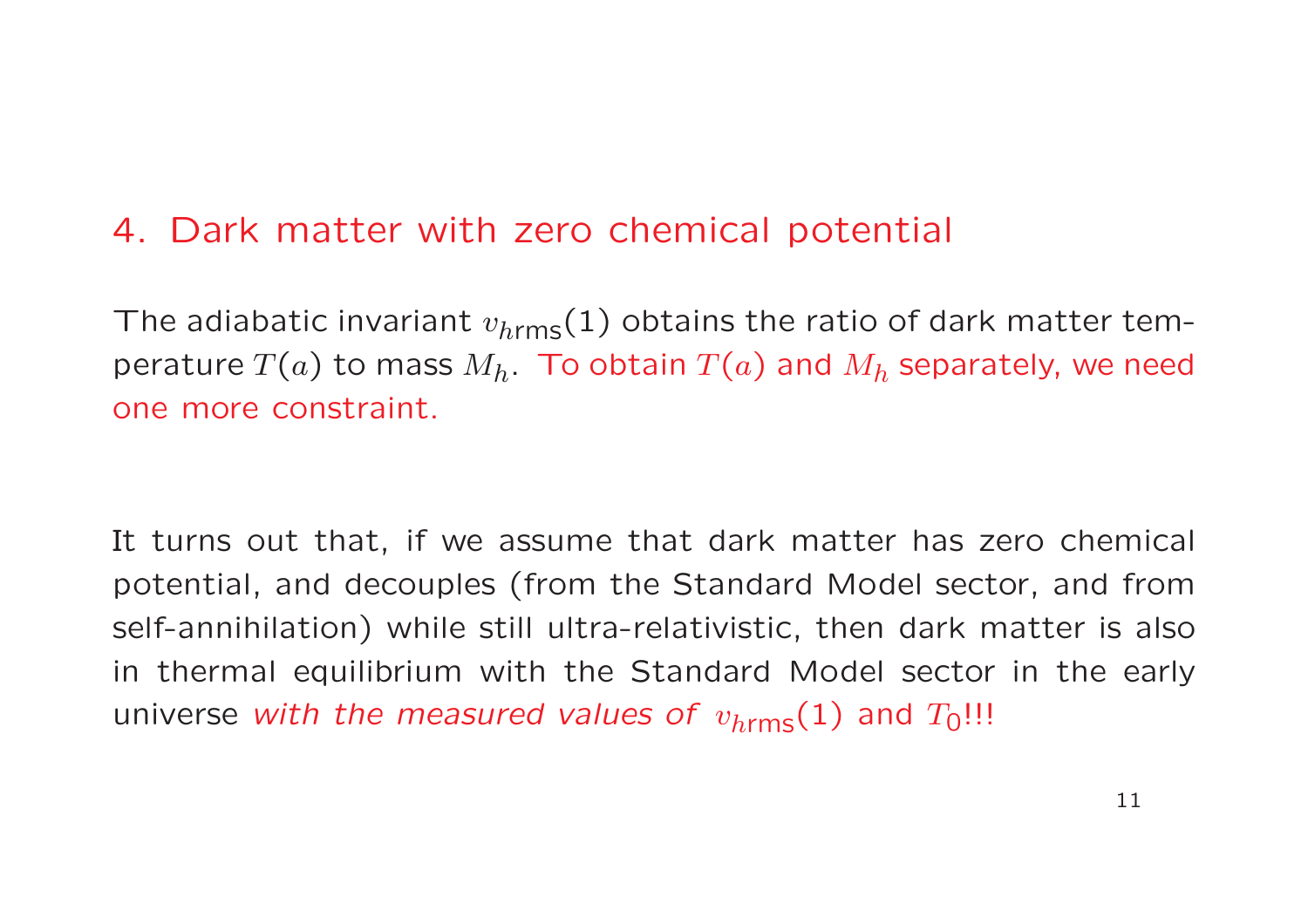The case of no freeze-in and no freeze-out:  $(T_h/T)$  is the ratio of dark matterto-photon temperatures after  $e^+e^-$  annihilation while dark matter is still ultrarelativistic.  $m_{\text{th}}$  is the dark matter particle mass needed to obtain the present mean dark matter density  $\Omega_c \rho_{\text{crit}}$ , assuming no dark matter self-annihilation, for the case of chemical potential  $\mu=0,~N_b=0,$  and  $N_f=2.$ 

| Decoupling             | $(T_h/T)$ in         | $m_{\rm th}$      |
|------------------------|----------------------|-------------------|
| temperature range      | range $m_h$ to $m_e$ |                   |
| $m_H$ to $m_t$         | 0.344                | $99.9 \pm 3.1$ eV |
| $m_W$ to $m_H$         | 0.345                | $98.9 \pm 3.1$ eV |
| $m_b$ to $m_W$         | 0.357                | $89.5 \pm 2.8$ eV |
| $m_{\tau}$ to $m_b$    | 0.372                | $78.6 \pm 2.5$ eV |
| $m_c$ to $m_{\tau}$    | 0.378                | $75.0 \pm 2.4$ eV |
| $m_s$ to $m_c$         | 0.399                | 64.1 $\pm$ 2.0 eV |
| $T_c$ to $m_s$         | 0.424                | 53.2 $\pm$ 1.7 eV |
| $m_{\pi}$ to $T_c$     | 0.610                | $17.9 \pm 0.6$ eV |
| $m_{\mu}$ to $m_{\pi}$ | 0.650                | $14.8 \pm 0.5$ eV |
| $m_e$ to $m_\mu$       | 0.714                | $11.2 \pm 0.4$ eV |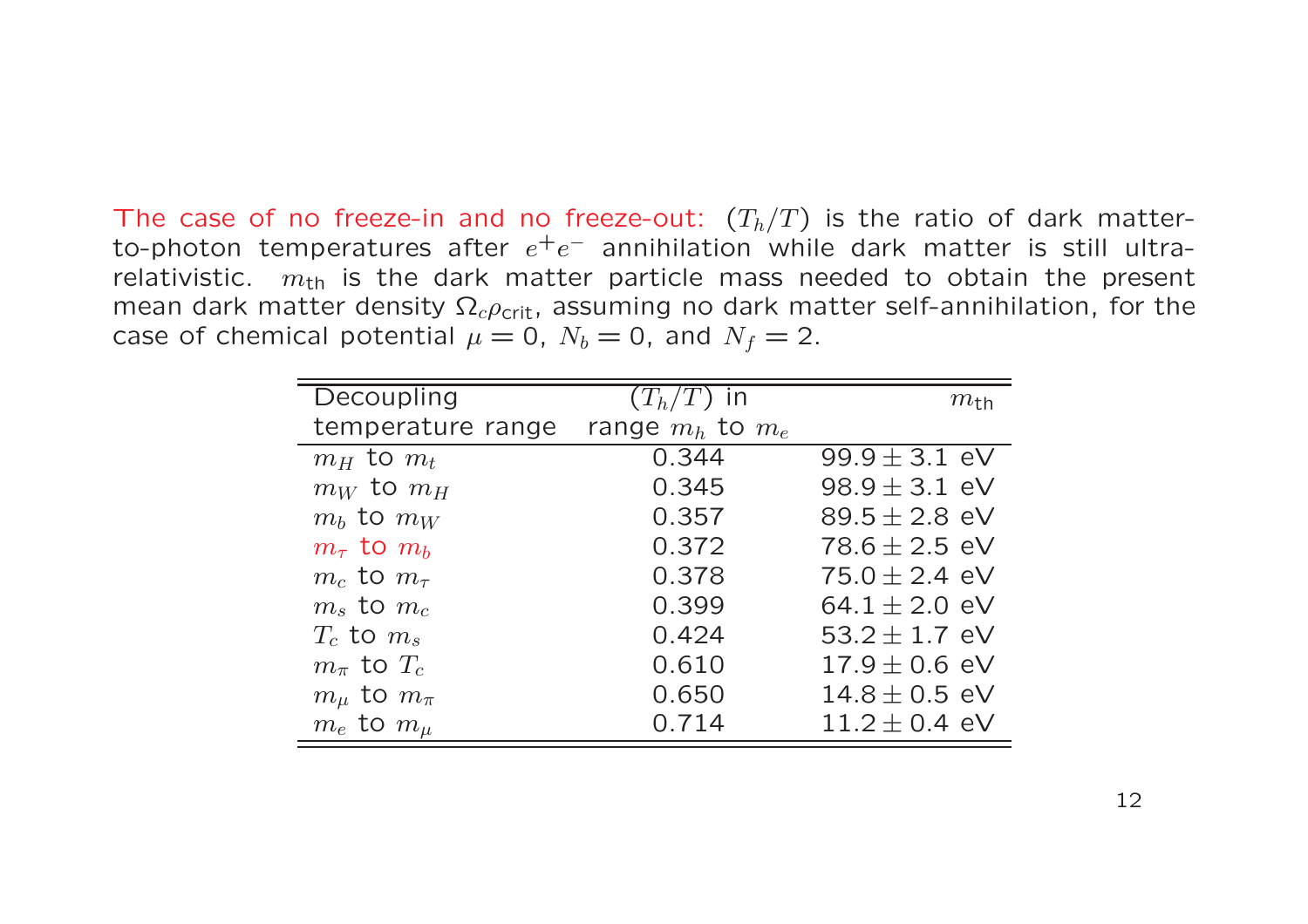For fermions with chemical potential  $\mu=0,$ 

$$
m_h = 78.5 \left(\frac{0.76 \text{ km/s}}{v_{h\text{rms}}(1)}\right)^{3/4} \left(\frac{2}{N_f}\right)^{1/4} \text{ eV}.
$$
 (1)

For bosons with chemical potential  $\mu=0,$ 

$$
m_h = 51.1 \left( \frac{0.76 \text{ km/s}}{v_{hrms}(1)} \right)^{3/4} \left( \frac{1}{N_b} \right)^{1/4} \text{ eV.}
$$
 (2)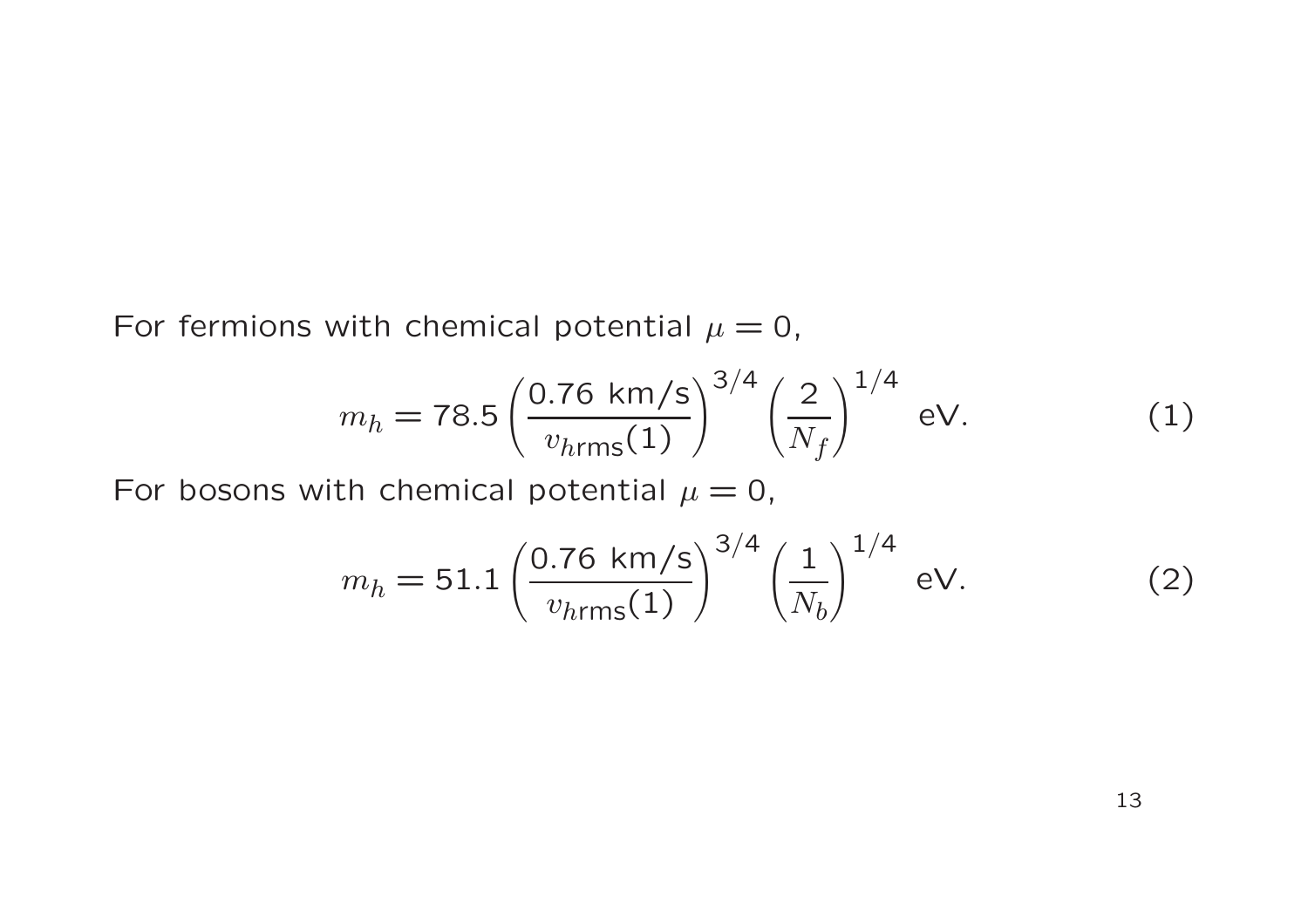If dark matter decouples from the Standard Model sector, and from self-annihilation, while ultra-relativistic, the ratio of dark matter-tophoton temperatures after  $e^+e^-$  annihilation, while dark matter is still ultra-relativistic, is

$$
\frac{T_h}{T} = 0.373 \left( \frac{v_{hrms}(1)}{0.76 \text{ km/s}} \right)^{1/4} \left( \frac{2}{N_f} \right)^{1/4} \tag{3}
$$

for fermions with  $\mu=0$ , and

$$
\frac{T_h}{T} = 0.492 \left( \frac{v_{hrms}(1)}{0.76 \text{ km/s}} \right)^{1/4} \left( \frac{1}{N_b} \right)^{1/4} \tag{4}
$$

for bosons with  $\mu=0.$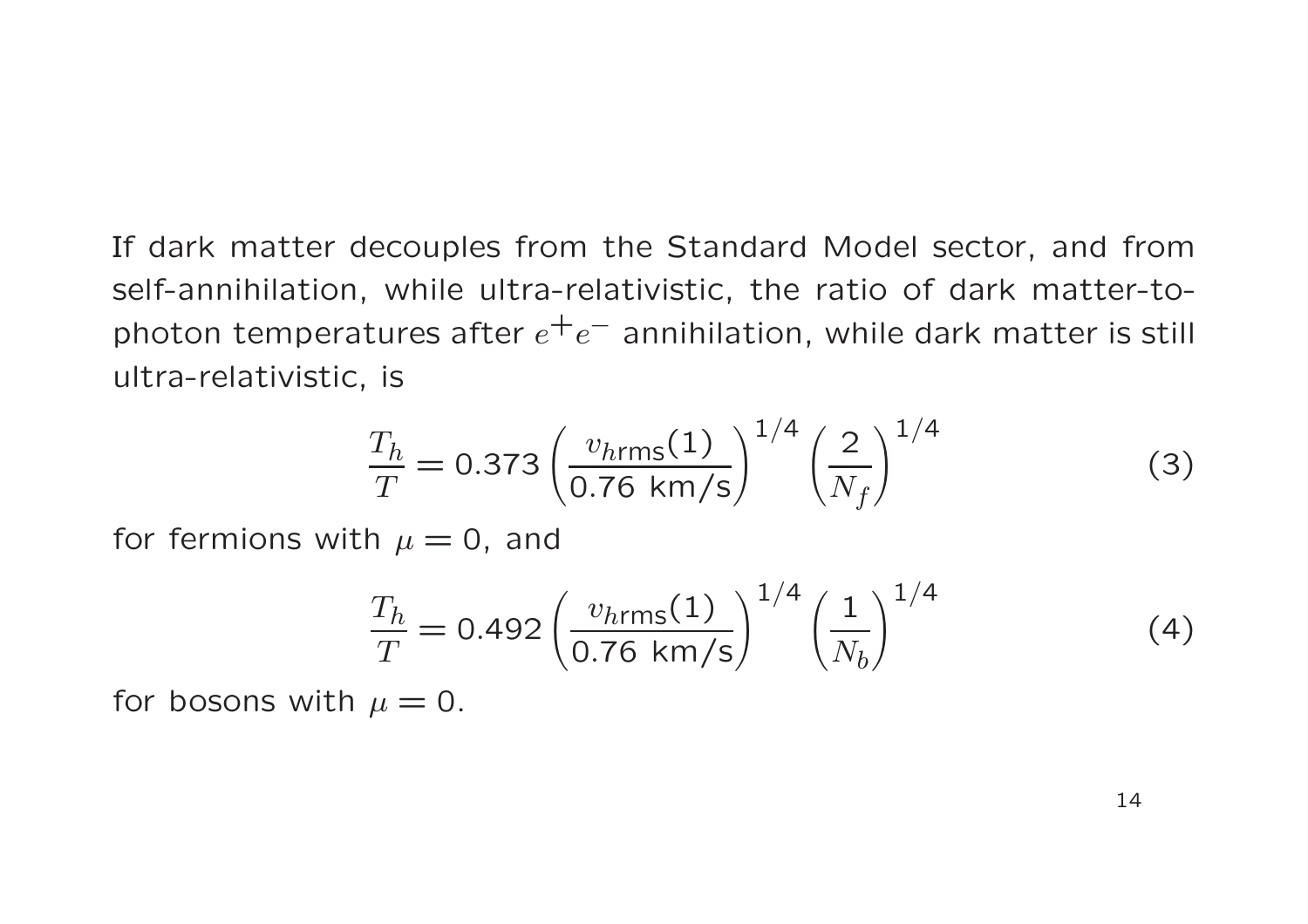$$
\frac{T_h}{T} = 0.373 \left( \frac{v_{hrms}(1)}{0.76 \text{ km/s}} \right)^{1/4} \left( \frac{2}{N_f} \right)^{1/4},
$$

is strong evidence that dark matter was in diffusive, i.e.  $\mu = 0$ , and thermal equilibrium with the Standard Model sector at some time in the early Universe, and decoupled while ultra-relativistic, i.e. no freeze-in and no freeze-out.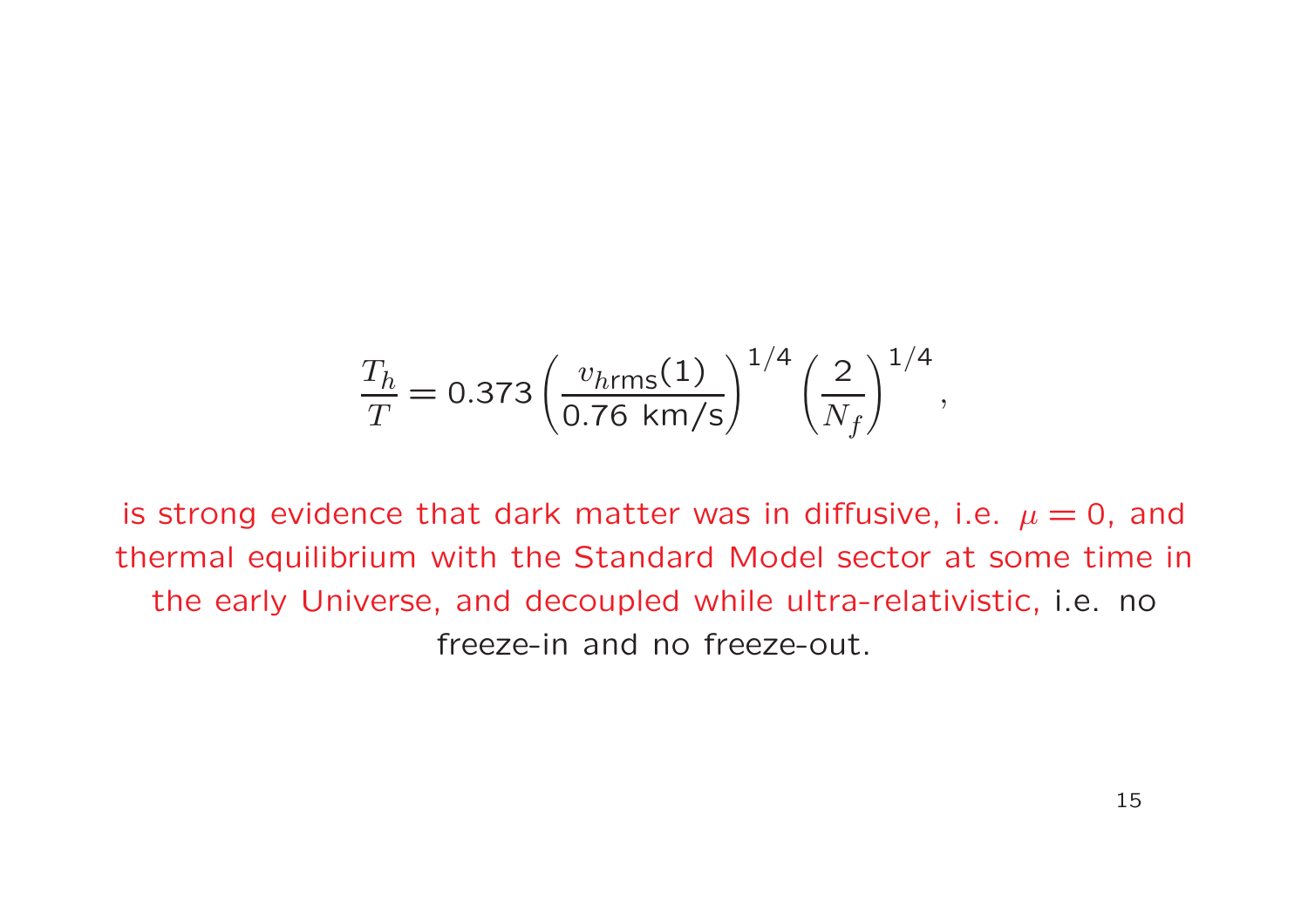The case of negative  $\mu/kT_h$ , with large  $m_h c^2 \approx kT_h(a_{hNR})$ , with the same measured  $a_{hNR}$  and  $v_{hrms}(1)$ , can not be ruled out, but is not compelling: it requires a *coincidence* of  $m_{th} = m_h$  with the measured  $v_{\text{hrms}}(1)$  and  $T_0$ , implies that dark matter was never in thermal or diffusive equilibrium with the Standard Model sector, yet requires self-annihilation and freeze-out to obtain the observed dark matter density.

Large  $m_h c^2 \approx kT_h(a_{hNR})$  does not solve Lyman- $\alpha$ , etc, limits.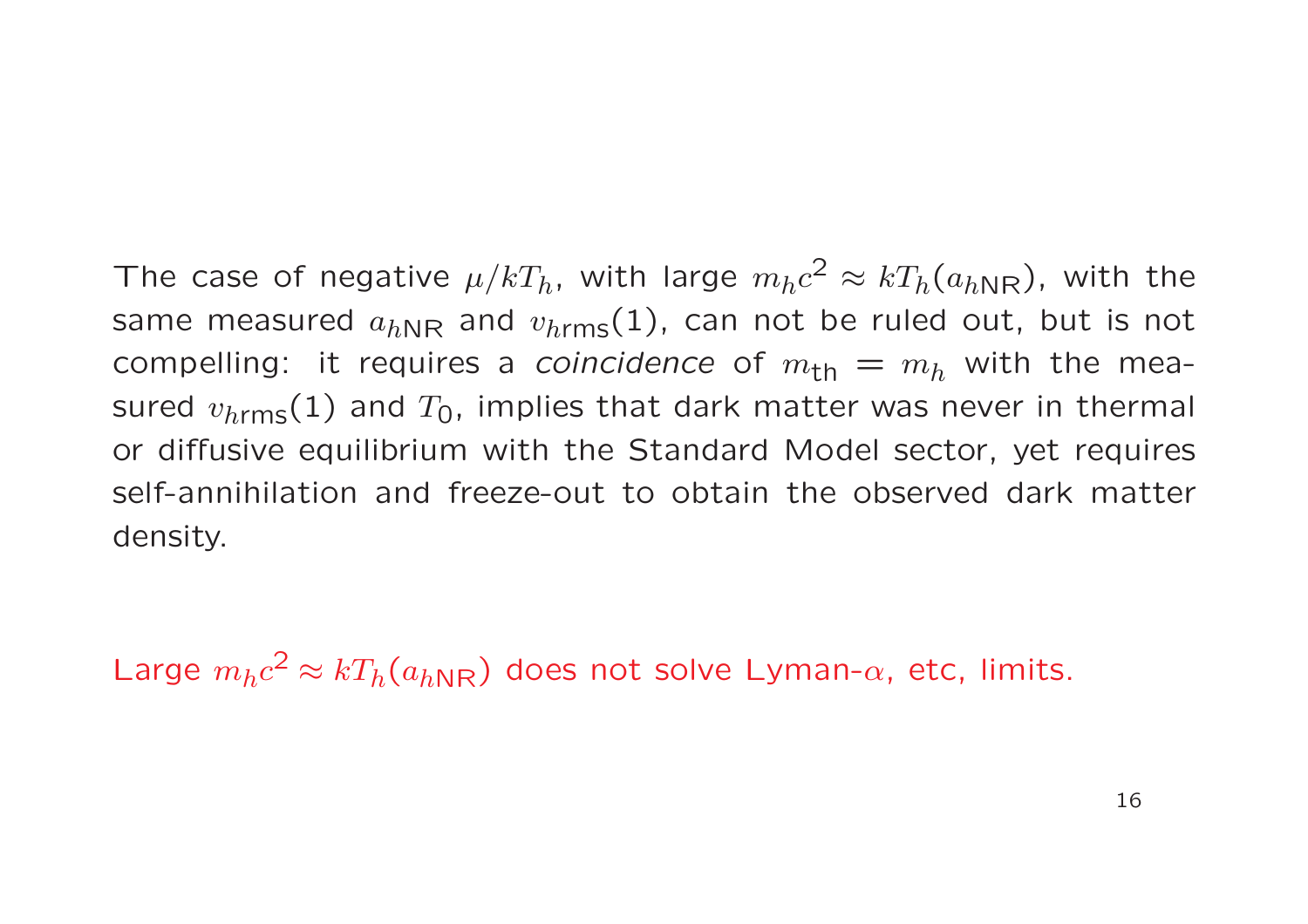#### 5. Majorana sterile neutrino dark matter



Example. Number density  $n$  of photons, electrons, and Majorana sterile neutrino dark matter particles with  $m_h =$  89.5 eV, divided by  $T^3$ , as a function of  $1/T$ .  $T$  is the photon temperature. Lifetime of sterile Majorana neutrino  $= 7 \times 10^{27}$  yr. BBN is satisfied.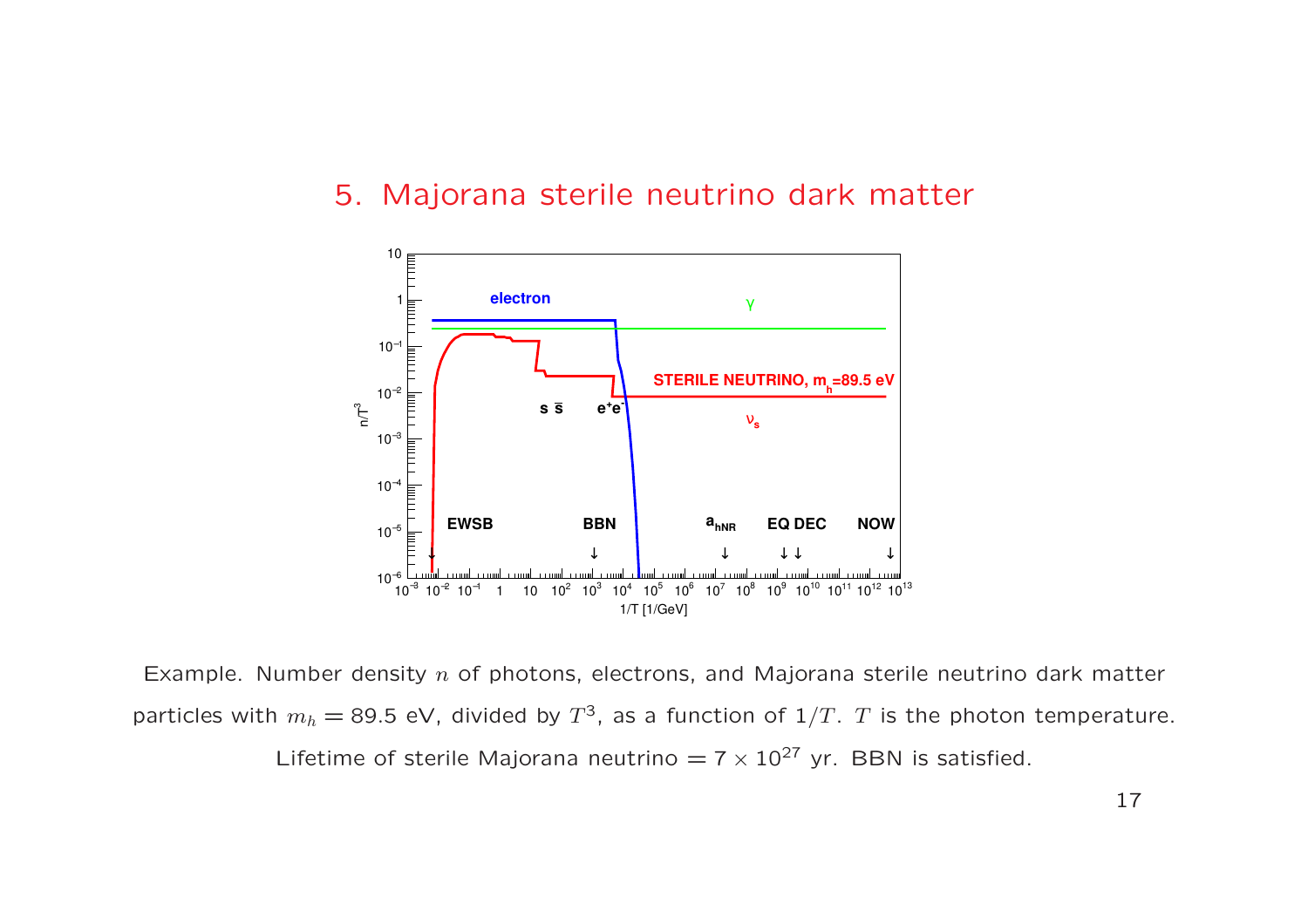6. Cut-off wavenumber  $k_{fs}$  from galaxy stellar mass distributions



Calculated stellar mass functions with the Press-Schechter, Ellipsoidal Collapse with  $\tilde{\nu} = \nu$ , and Ellipsoidal Collapse with  $\tilde{\nu} = 0.84\nu$ , approximations, for ΛCDM, and ΛWDM with  $k_{fs} = 1.6, 1.2,$  and 0.8 Mpc<sup>-1</sup>, at redshift  $z = 8$ , compared with observations.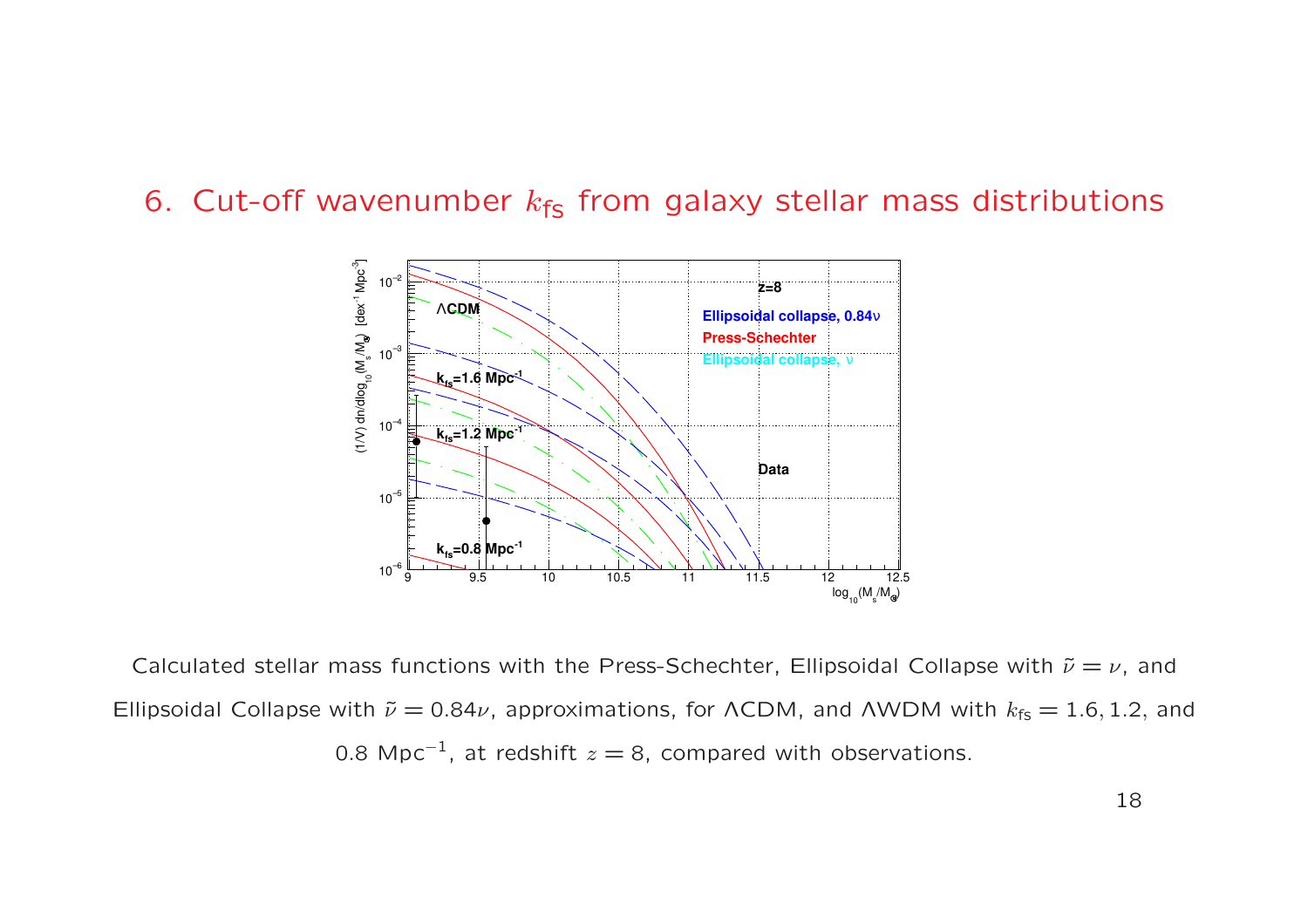

Calculated stellar mass functions with the Press-Schechter, Ellipsoidal Collapse with  $\tilde{\nu} = \nu$ , and Ellipsoidal Collapse with  $\tilde{\nu}=0.84\nu$ , approximations, for <code>ACDM</code>, and <code>AWDM</code> with  $k_{\sf fs}=1.6, 1.2,$  and 0.8 Mpc $^{-1}$ , at redshift  $z=$  7, compared with observations.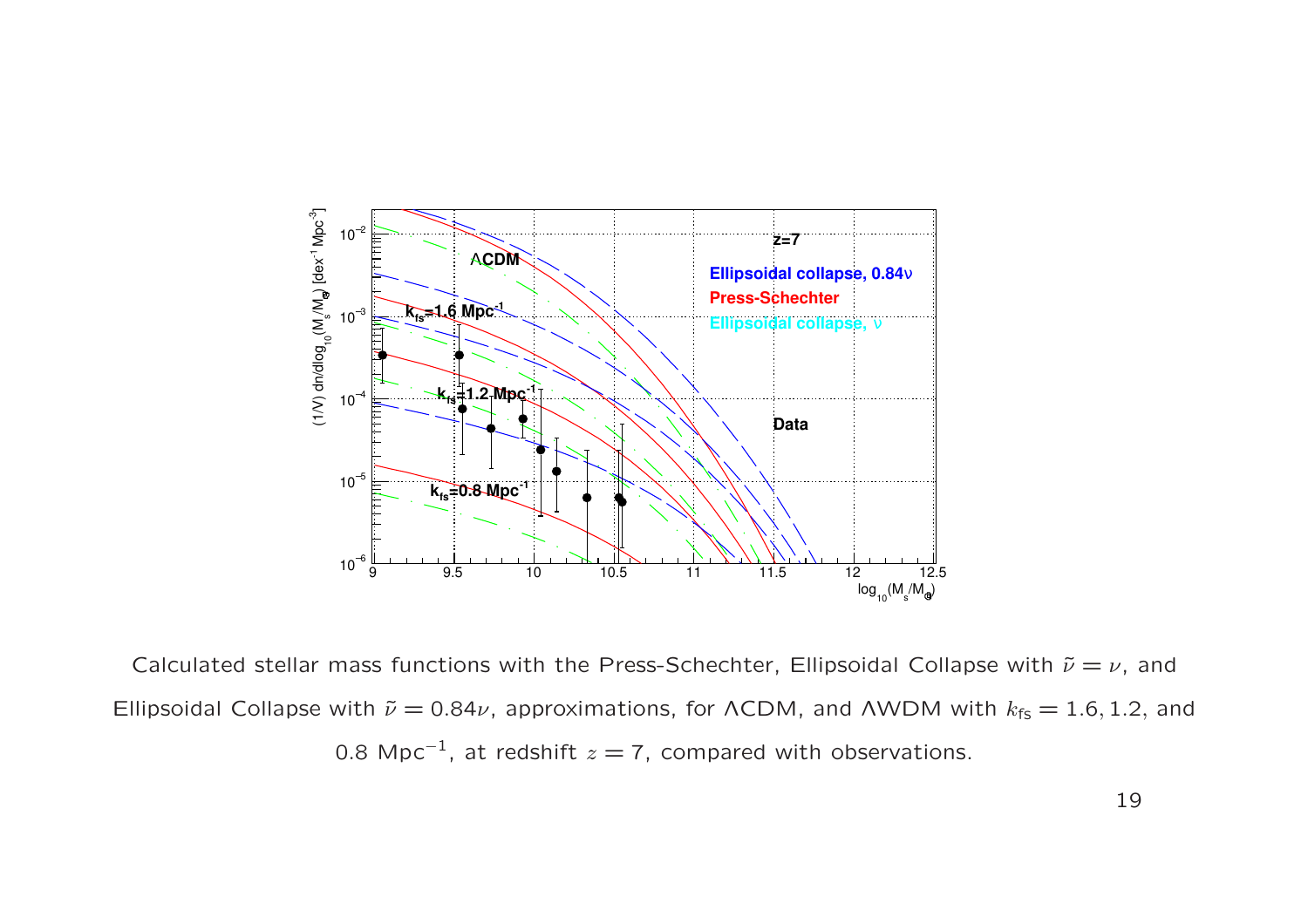

Calculated stellar mass functions with the Press-Schechter, Ellipsoidal Collapse with  $\tilde{\nu} = \nu$ , and Ellipsoidal Collapse with  $\tilde{\nu}=0.84\nu$ , approximations, for <code>ACDM</code>, and <code>AWDM</code> with  $k_{\sf fs}=1.6, 1.2,$  and 0.8 Mpc $^{\rm -1}$ , at redshift  $z=6$ , compared with observations.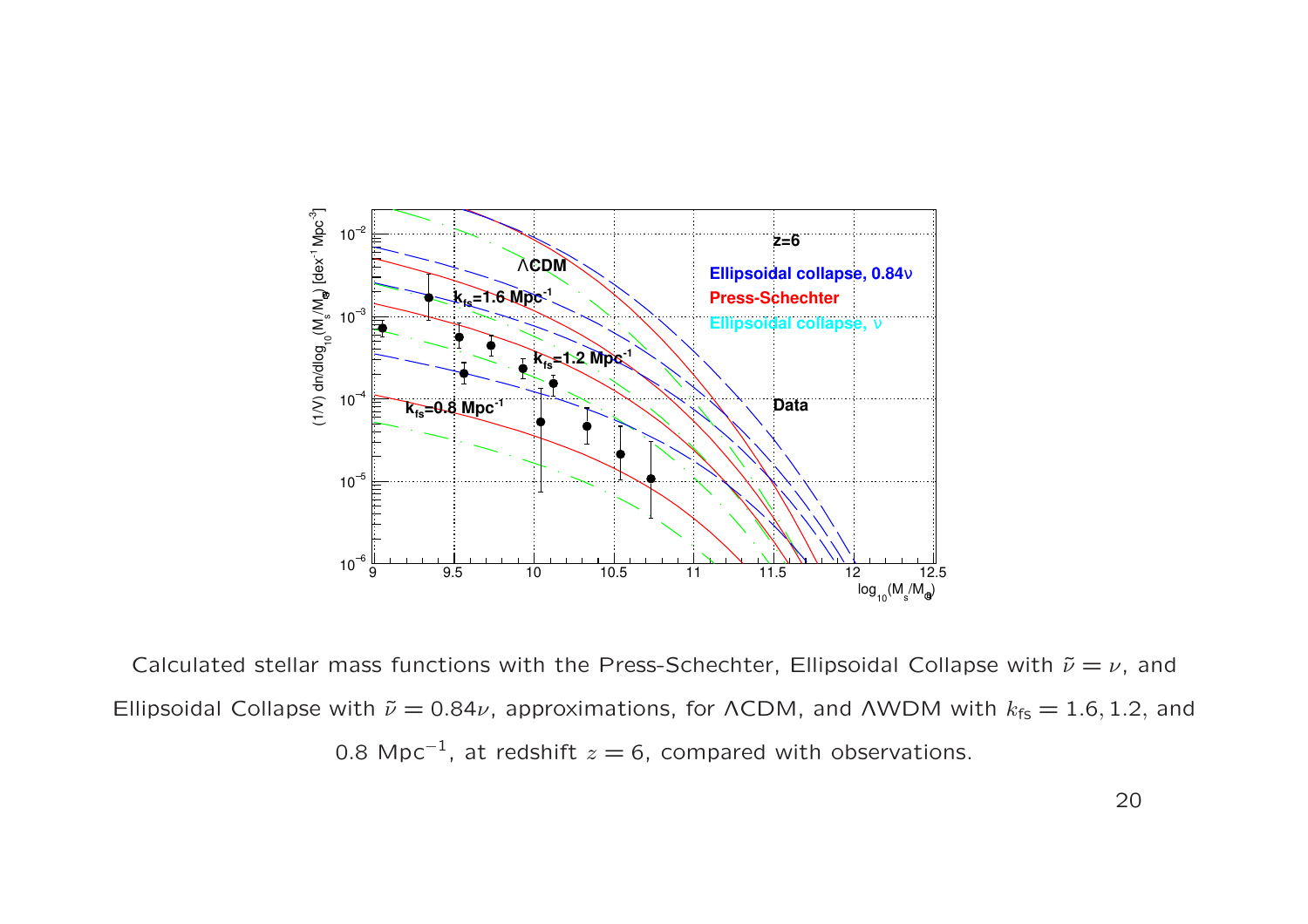| $\boldsymbol{z}$ | $k_{fs}$ [Mpc <sup>-1</sup> ] | $k_{fs}$ [Mpc <sup>-1</sup> ] | $k_{fs}$ [Mpc <sup>-1</sup> ]   |
|------------------|-------------------------------|-------------------------------|---------------------------------|
|                  | Press-Schechter               | Ellipsoidal collapse, $\nu$   | Ellipsoidal collapse, $0.84\nu$ |
| $\approx 8$      | $1.10 \pm 0.30$               | $1.10 \pm 0.40$               | $0.80 \pm 0.30$                 |
| $\approx 7$      | $1.10 \pm 0.30$               | $1.25 \pm 0.35$               | $0.85 \pm 0.25$                 |
| $\approx 6$      | $1.10 \pm 0.30$               | $1.25 \pm 0.35$               | $0.80 \pm 0.30$                 |

Measurements of  $k_{fs}$  from galaxy stellar mass functions (SMF).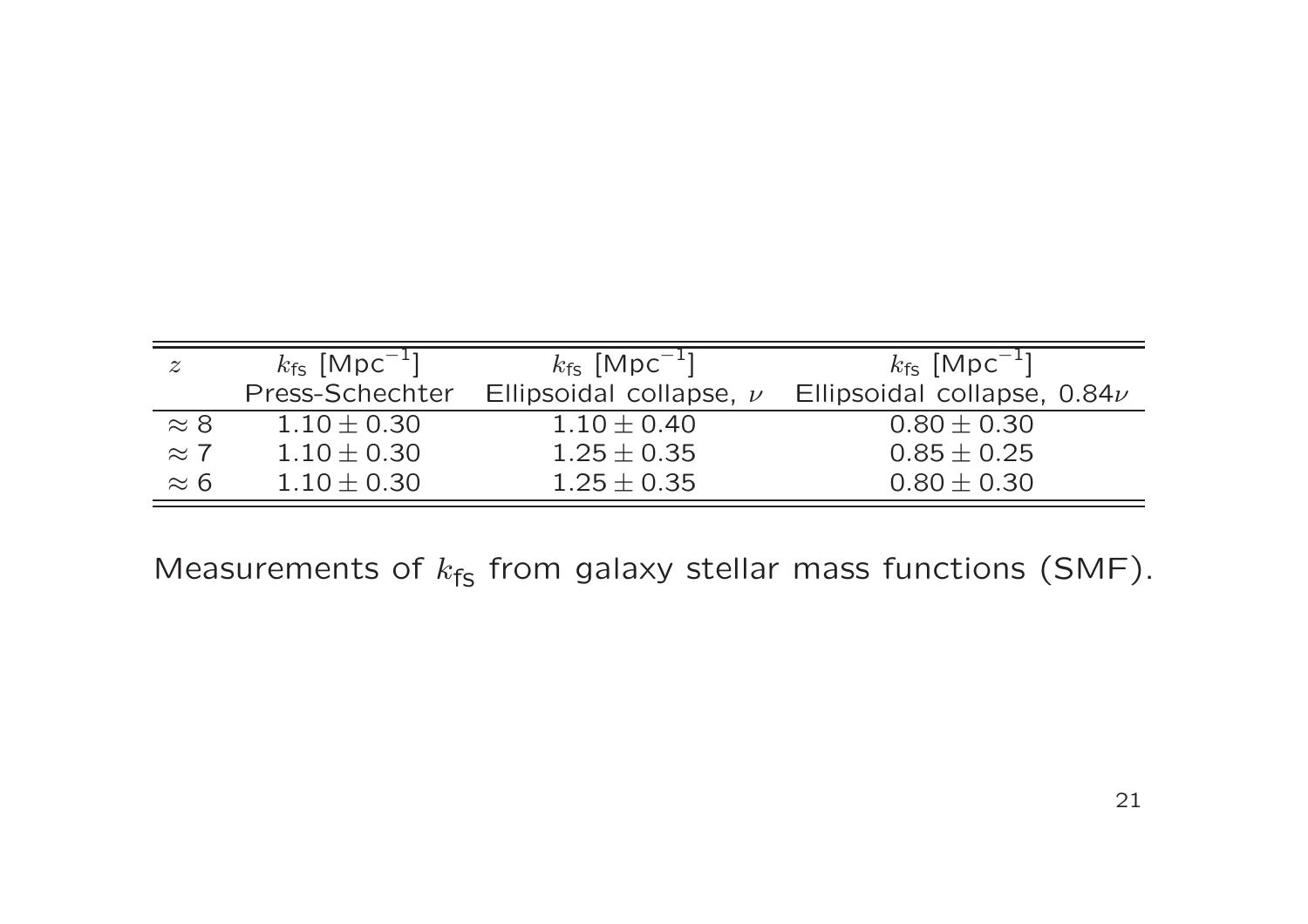

Calculated stellar mass functions with the Press-Schechter, Ellipsoidal Collapse with  $\tilde{\nu} = \nu$ , and Ellipsoidal Collapse with  $\tilde{\nu}=0.84\nu$ , approximations, for <code>ACDM</code>, and <code>AWDM</code> with  $k_{\sf fs}=1.6, 1.2,$  and 0.8 Mpc $^{\rm -1}$ , at redshift  $z=11.1$ , compared with one observed galaxy GN-z11 (assuming one similar galaxy per dex). This graph obtains  $k_{\mathsf{fs}}$  of the order of 1.1 Mpc $^{-1}.$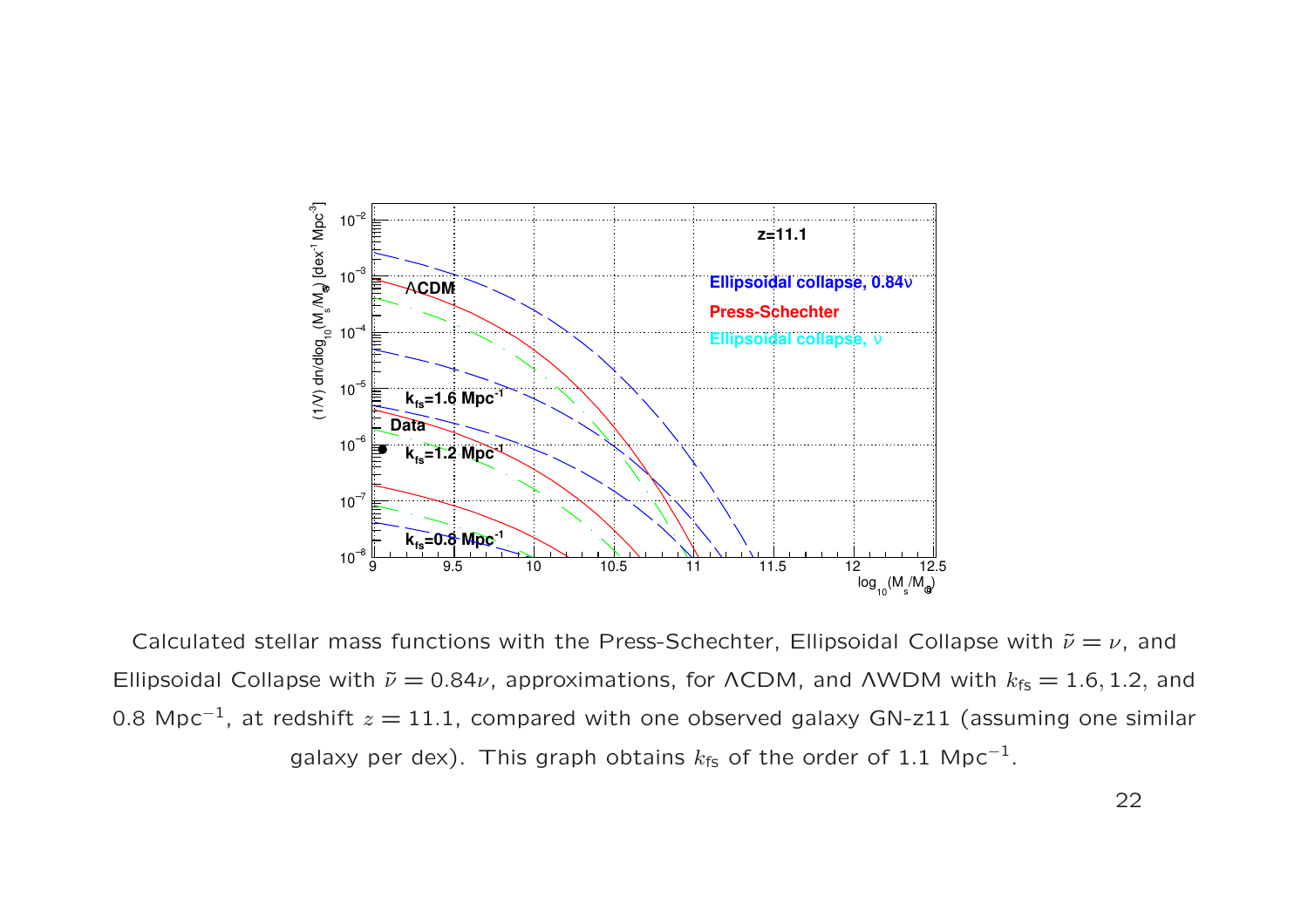## References

- W.J.G. de Blok et al., High-resolution rotation curves and galaxy mass models from THINGS, The Astronomical Journal, 136: 2648 (2008).
- Lelli F., McGaugh S. S., Schombert (2016), SPARC: Mass models for 175 disk galaxies with Spitzer Photometry and Accurate Rotation Curves The Astronomical Journal, 152:157. doi:10.3847/0004-6256/152/6/157
- Hoeneisen, B. (2019) A Study of Dark Matter with Spiral Galaxy Rotation Curves. International Journal of Astronomy and Astrophysics , 9, 71-96. https://doi.org/10.4236/ijaa.2019.92007
- Hoeneisen, B. (2019) A Study of Dark Matter with Spiral Galaxy Rotation Curves. Part II. International Journal of Astronomy and Astrophysics , 9, 133- 141. https://doi.org/10.4236/ijaa.2019.92010
- Hoeneisen, B. (2019) The adiabatic invariant of dark matter in spiral galaxies. International Journal of Astronomy and Astrophysics, 9, 355-367. https://doi.org/10.4236/ijaa.2019.94025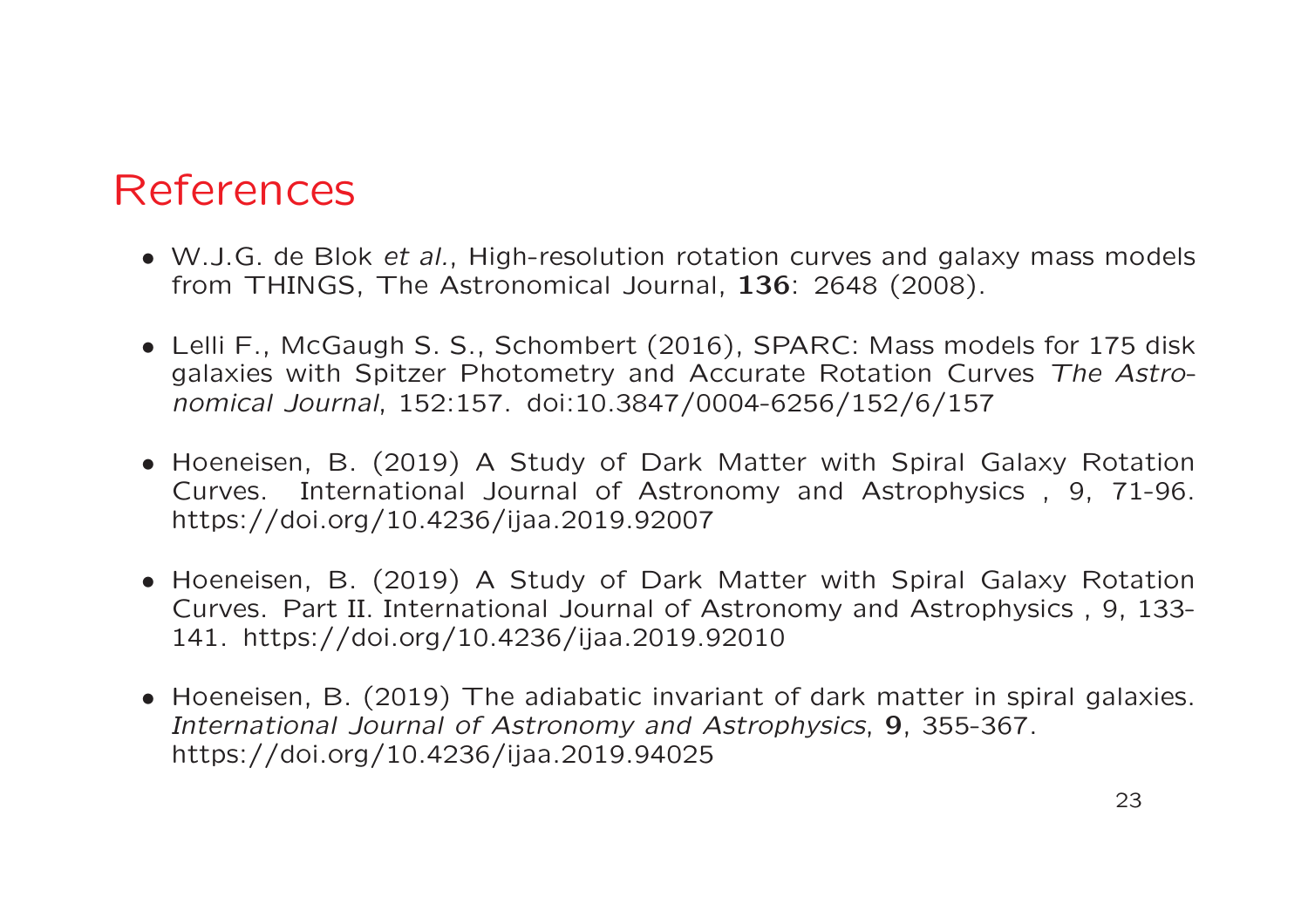- Hoeneisen, B. (2019) Simulations and Measurements of Warm Dark Matter Free-Streaming and Mass, International Journal of Astronomy and Astrophysics, 9, 355-367. https://doi.org/10.4236/ijaa.2019.x
- Bruce Hoeneisen, Thermal Physics, Mellen Research University Press, San Francisco (1993)
- Lapi, A. et al. (2017) Stellar mass function of active and quiescent galaxies via the continuity equation, https://arxiv.org/pdf/1708.07643.pdf
- Hoeneisen B. (2020) Cold or warm dark matter?: A study of galaxy stellar mass distributions, submitted.